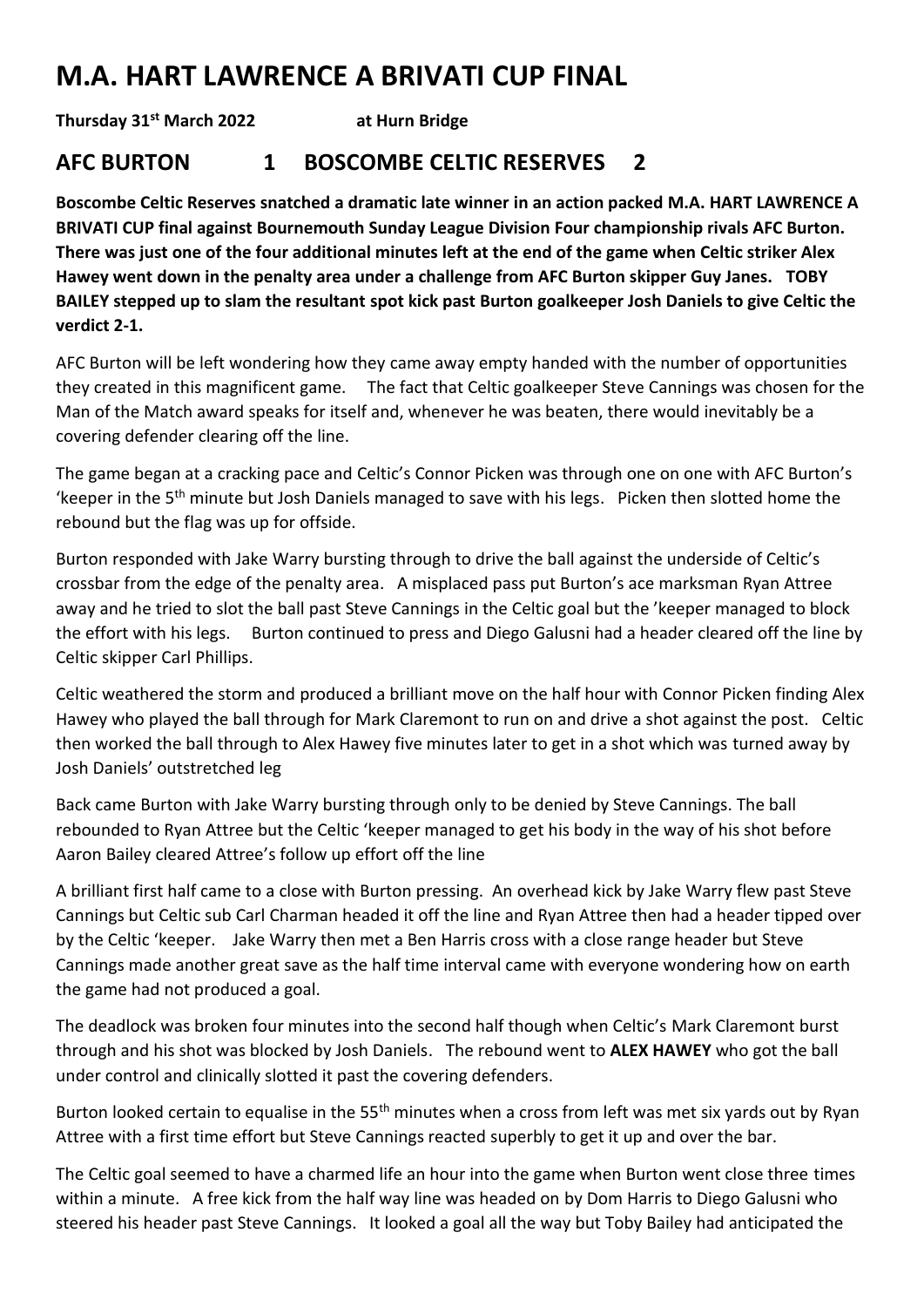danger and raced back to hook it off the line. Diego Galusni then met a corner from the right with a far post header which was headed off the line by Carl Charman. Burton skipper Guy Janes was first to react but his header went just over the bar.

Diego Galusni was involved again, heading the ball through to Ryan Attree who slipped it past the advancing Steve Cannings only to see it strike the outside of the post.

Burton finally got the goal they had been striving for in the 68<sup>th</sup> minute. Jake Warry produced an audacious piece of brilliance on the right to get past Toby Bailey and get in a low cross which was powered home from close range by AFC Burton's American substitute **BEN ROSENBLATT** who had only been on the pitch for two minutes.

The tempo dropped understandably after 70 minutes of amazing action and it looked as though it would need extra time to separate these two excellent teams until the dramatic late finale saw Celtic lift the trophy.



**AFC Burton :** Josh Daniels, Scott Downer (Joe Duffy 22 mins), Luke Barnett, Guy Janes, Dom Harris (Ben Rosenblatt 66mins), Diego Galusni, Dan Seymour, Ryan Attree (George Hancock 85 mins), Ben Harris, Jake Warry, Harry Fry.

Unused substitutes: Barney Nicholls and Ollie Nicholls